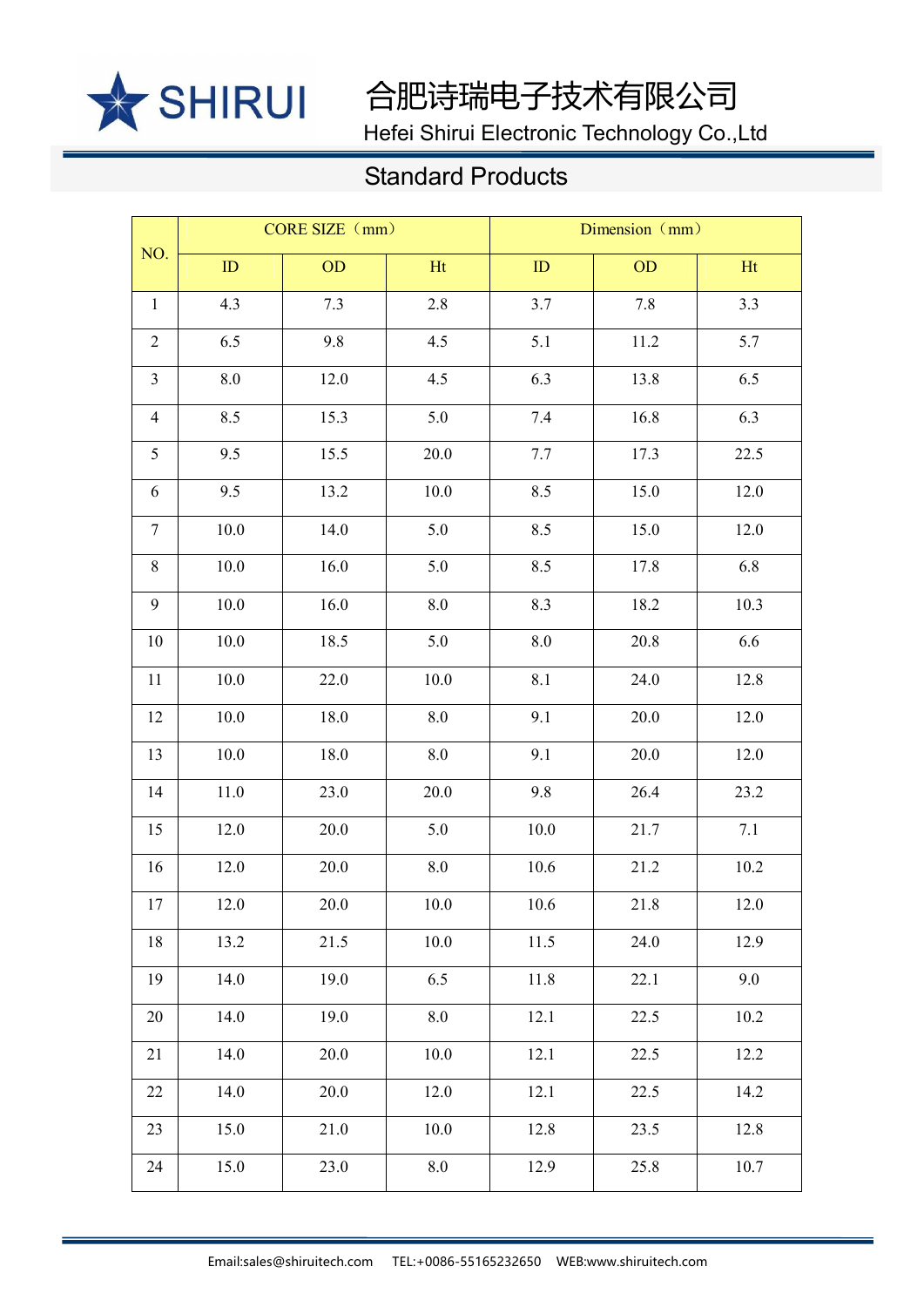

Hefei Shirui Electronic Technology Co.,Ltd

| NO. | CORE SIZE (mm) |           |           | Dimension (mm) |           |          |
|-----|----------------|-----------|-----------|----------------|-----------|----------|
|     | ID             | <b>OD</b> | Ht        | ID             | <b>OD</b> | Ht       |
| 25  | 15.0           | 24.0      | 6.5       | 13.0           | 26.5      | 9.0      |
| 26  | 15.0           | 24.0      | 10.0      | 13.0           | 26.5      | 12.5     |
| 27  | 15.0           | 24.0      | 15.0      | 13.0           | 26.5      | 17.5     |
| 28  | 16.0           | 21.0      | 10.0      | 14.0           | 24.7      | 12.5     |
| 29  | 16.0           | 23.0      | 4.0       | 14.0           | 25.0      | 6.0      |
| 30  | 16.0           | 23.0      | 8.0       | 14.0           | 25.0      | 10.5     |
| 31  | 16.0           | 23.0      | 10.0      | 14.0           | 25.0      | 13.0     |
| 32  | 16.0           | 25.0      | 8.0       | 14.0           | 27.2      | 10.8     |
| 33  | 16.0           | 26.0      | 10.0      | 14.0           | 28.5      | 12.8     |
| 34  | 17.0           | 22.0      | 10.0      | 15.4           | 24.3      | 12.3     |
| 35  | 17.0           | 23.0      | 15.0      | 14.9           | 25.4      | 17.9     |
| 36  | 18.0           | 23.0      | 10.0      | 15.8           | 25.2      | 12.7     |
| 37  | 18.0           | 24.0      | 10.0      | 15.8           | 26.6      | 12.7     |
| 38  | 18.0           | 28.0      | 15.0      | 16.0           | 30.2      | 17.6     |
| 39  | 19.0           | 22.0      | 10.0      | 17.5           | 23.5      | 12.9     |
| 40  | 19.0           | 26.0      | 10.0      | 17.0           | 28.2      | 12.8     |
| 41  | 19.0           | 27.0      | 8.0       | 16.5           | 29.2      | 9.8      |
| 42  | 20.0           | 25.0      | 6.5       | 18.2           | 27.4      | 9.4      |
| 43  | 20.0           | 26.0      | 10.0      | 17.9           | 27.7      | 12.7     |
| 44  | 20.0           | 30.0      | $10.0\,$  | 17.8           | 32.2      | 12.5     |
| 45  | 20.0           | 32.0      | $10.0\,$  | 17.8           | 34.0      | 12.5     |
| 46  | 20.0           | 30.0      | 15.0      | 17.8           | 33.1      | 17.5     |
| 47  | 23.0           | 33.0      | 25.0      | 22.0           | 36.7      | 29.8     |
| 48  | 25.0           | 32.0      | $\ \ 8.0$ | 22.0           | 35.1      | $11.1\,$ |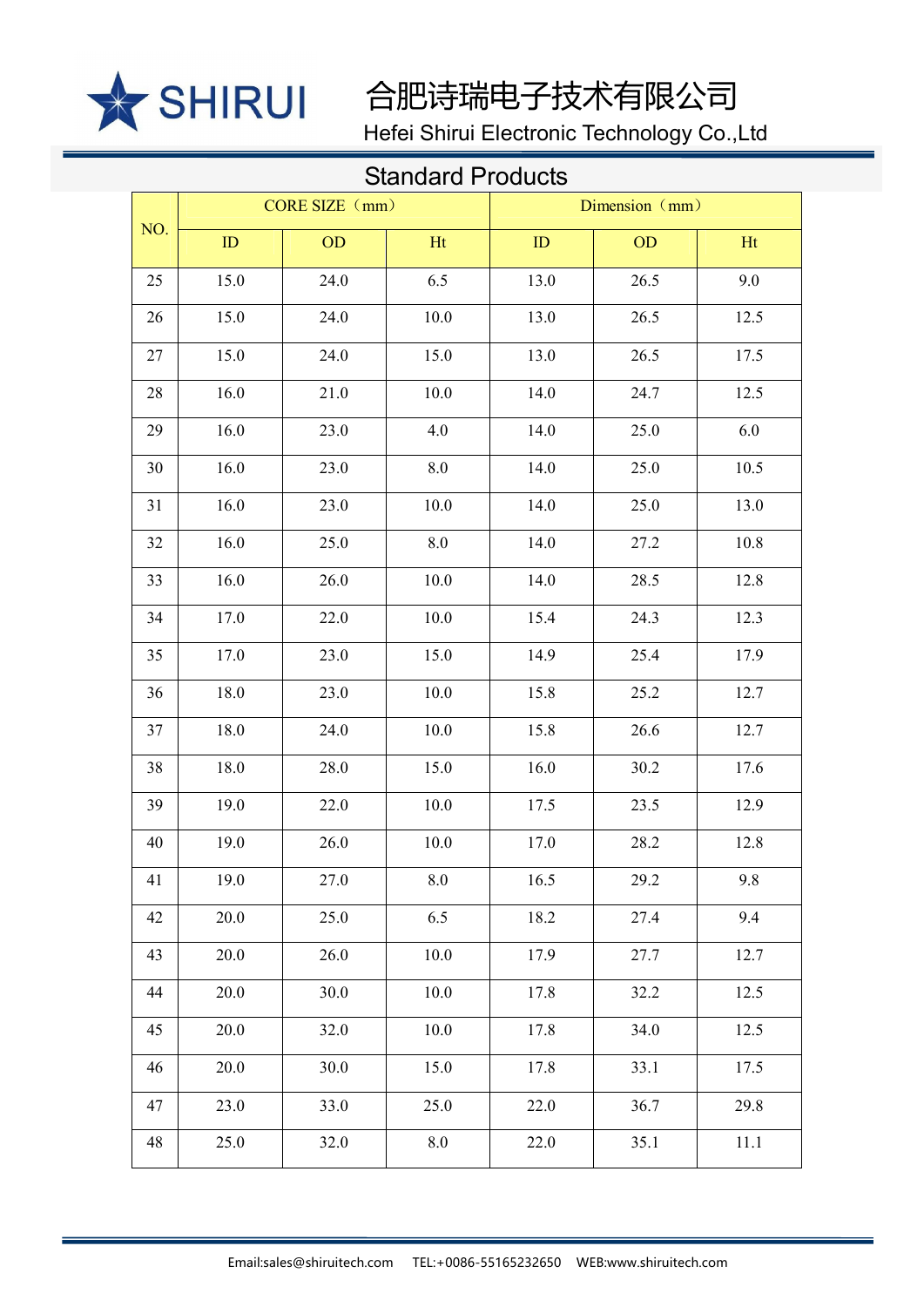

Hefei Shirui Electronic Technology Co.,Ltd

| NO.    | CORE SIZE (mm) |           |        | Dimension (mm) |           |      |
|--------|----------------|-----------|--------|----------------|-----------|------|
|        | ID             | <b>OD</b> | Ht     | ID             | <b>OD</b> | Ht   |
| 49     | 25.0           | 32.0      | 6.5    | 22.0           | 35.1      | 8.7  |
| 50     | 25.0           | 32.0      | 10.0   | 22.0           | 35.1      | 12.4 |
| 51     | 25.0           | 40.0      | 10.0   | 21.8           | 43.0      | 13.5 |
| 52     | 25.0           | 40.0      | 12.5   | 22.5           | 42.0      | 16.0 |
| 53     | 25.0           | 40.0      | 15.0   | 21.7           | 43.0      | 18.8 |
| 54     | 25.0           | 40.0      | 20.0   | 21.3           | 44.0      | 24.6 |
| 55     | 28.0           | 34.0      | 8.0    | 25.6           | 36.8      | 10.5 |
| 56     | 30.0           | 40.0      | 10.0   | 27.6           | 43.0      | 13.7 |
| 57     | 30.0           | 41.0      | 15.0   | 27.6           | 44.2      | 18.5 |
| 58     | 32.0           | 38.0      | 6.5    | 29.6           | 40.5      | 9.3  |
| 59     | 32.0           | 44.0      | 6.5    | 29.6           | 46.8      | 9.3  |
| 60     | 32.0           | 50.0      | 15.0   | 29.6           | 53.0      | 18.2 |
| 61     | 32.0           | 50.0      | 20.0   | 18.0           | 53.0      | 23.8 |
| 62     | 40             | 50        | 10     | 37             | 54        | 14.6 |
| 63     | 40             | 60        | 20     | $37\,$         | 63        | 24   |
| 64     | 40             | 64        | 15     | $37\,$         | 68        | 20   |
| 65     | 40             | 64        | $20\,$ | 37             | 68        | 23.2 |
| 66     | 40             | $70\,$    | $20\,$ | 37             | 73        | 24   |
| 67     | 50             | 60        | $10\,$ | 47             | 65        | 15   |
| 68     | 50             | 80        | $20\,$ | 47             | 83        | 25   |
| 69     | 50             | $80\,$    | 25     | 47             | 84        | 29   |
| $70\,$ | 50             | 90        | 30     | 46             | 94        | 34   |
| $71\,$ | 55             | 65        | $10\,$ | 52             | 68        | 14   |
| $72\,$ | 61             | $70\,$    | $10\,$ | 58             | 73        | $14$ |